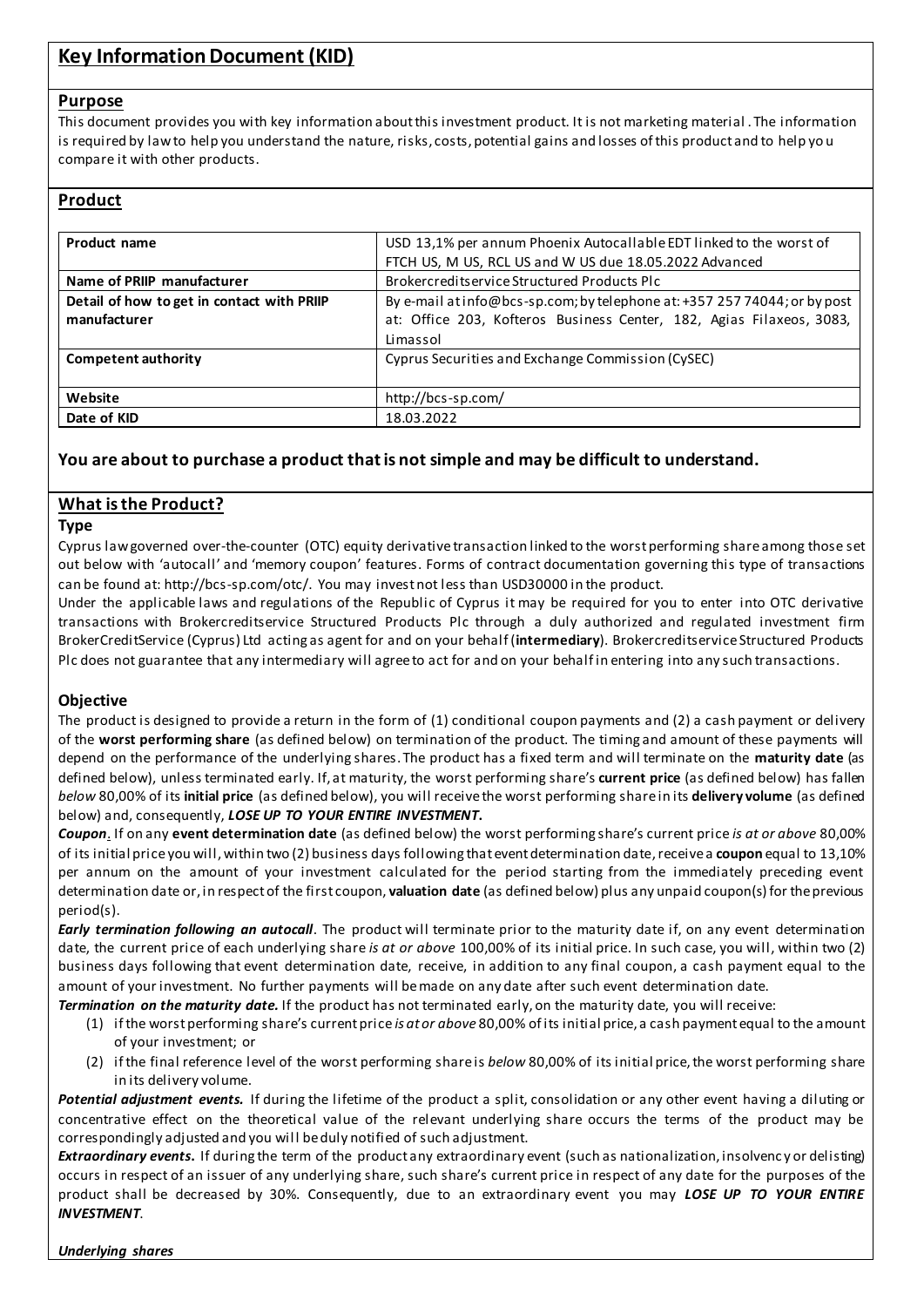| Ticker                                           | <b>Issuer</b>                     |                                         | <b>ISIN</b>                                                       | Currency                                                                                    |                                                                                                                                                                                             |
|--------------------------------------------------|-----------------------------------|-----------------------------------------|-------------------------------------------------------------------|---------------------------------------------------------------------------------------------|---------------------------------------------------------------------------------------------------------------------------------------------------------------------------------------------|
| FTCH US                                          | Farfetch Ltd Class A              |                                         | KY30744W1070                                                      | USD.                                                                                        |                                                                                                                                                                                             |
| M US                                             | Macy's Inc                        |                                         | US55616P1049                                                      | <b>USD</b>                                                                                  |                                                                                                                                                                                             |
| RCL US                                           | Royal Caribbean Cruises Ltd       |                                         | LR0008862868                                                      | USD.                                                                                        |                                                                                                                                                                                             |
| W US                                             | Wayfair Inc                       |                                         | US94419L1017                                                      | <b>USD</b>                                                                                  |                                                                                                                                                                                             |
| <b>Definitions</b>                               |                                   |                                         |                                                                   |                                                                                             |                                                                                                                                                                                             |
| <b>Current price:</b><br>Delivery volume:        |                                   | early termination date<br>initial price |                                                                   |                                                                                             | The closing price of an underlying share as of an event determination date, maturity date or<br>In respect of each share - the amount of your investment divided by 100,00% of such share's |
|                                                  | <b>Event determination dates:</b> |                                         | Every 2 months following the valuation date                       |                                                                                             |                                                                                                                                                                                             |
| Initial price:                                   |                                   |                                         | The closing price of an underlying share as of the valuation date |                                                                                             |                                                                                                                                                                                             |
| Maturity date:                                   |                                   | 18.05.2022                              |                                                                   |                                                                                             |                                                                                                                                                                                             |
| Valuation date:<br>18.03.2022                    |                                   |                                         |                                                                   |                                                                                             |                                                                                                                                                                                             |
| Worst performing share:<br>and the current price |                                   |                                         |                                                                   | For a given date, the underlying share with the worst performance between the initial price |                                                                                                                                                                                             |

### **Intended retail investor**

This product is intended to be offered to retail investors who fulfil all of the criteria below:

1. they have prior experience in investing in derivative products;

2. they can understand the interaction between the conditional payments under the product and the underlying shares' market performance;

- 3. they can afford to have their invested capital locked in for the full term of the product;
- 4. they can afford to lose part or all of the capital invested in the product;

5. they can understand the essence of extraordinary events, and comprehend the negative effect that such events can have on the product's financial result.

# **What are the risks and what could I get in return?**

#### **Risk indicator**



The summary risk indicator is a guide to the level of risk of this product compared to other products. It shows how likely it is that the product will lose money because of movements on the market or because we are not able to pay you. We h ave classified this product as 6 out of 7, which is an over aggressive risk class and rates the potential losses from product performance at a high level. This product does not include any protection from future market performance **so you could lose some or all of your investment**.

Tax regime in your residence jurisdiction may affect the product's overall return.

**Be aware of currency risk:** If the currency of your account is different to the currency of this product, you will be exposed to the risk of suffering a loss as a result of the conversion of the currency of the product into the account currency. This risk is not considered in the indicator shown above.

For detailed information about all risks relating to the product please refer to the manufacturer's website: : http://bcs-sp.com/

#### **Performance scenarios**

| Investment USD 10000     |                                      |                                                  |
|--------------------------|--------------------------------------|--------------------------------------------------|
| <b>Scenarios</b>         |                                      | Maturity, 2 months, (Recommended holding period) |
| Stress scenario          | What you might get back after costs: | <b>USD 390</b>                                   |
|                          | Average return each year:            | $-100.00\%$                                      |
| Unfavourable<br>scenario | What you might get back after costs: | USD 5,491                                        |
|                          | Average return each year:            | $-97.23%$                                        |
| Moderate                 | What you might get back after costs: | <b>USD 7,735</b>                                 |
| scenario                 | Average return each year:            | $-78.49%$                                        |
| Favourable<br>scenario   | What you might get back after costs: | USD 10.218                                       |
|                          | Average return each year:            | 13.77%                                           |

This table shows the money you could get back over the next 2 months under different scenarios, assuming that you invest USD 10 000. The scenarios shown illustrate how your investment could perform. You can compare them with the scenarios of other products. The scenarios presented are an estimate of future performance based on evidence from the past on how the value of